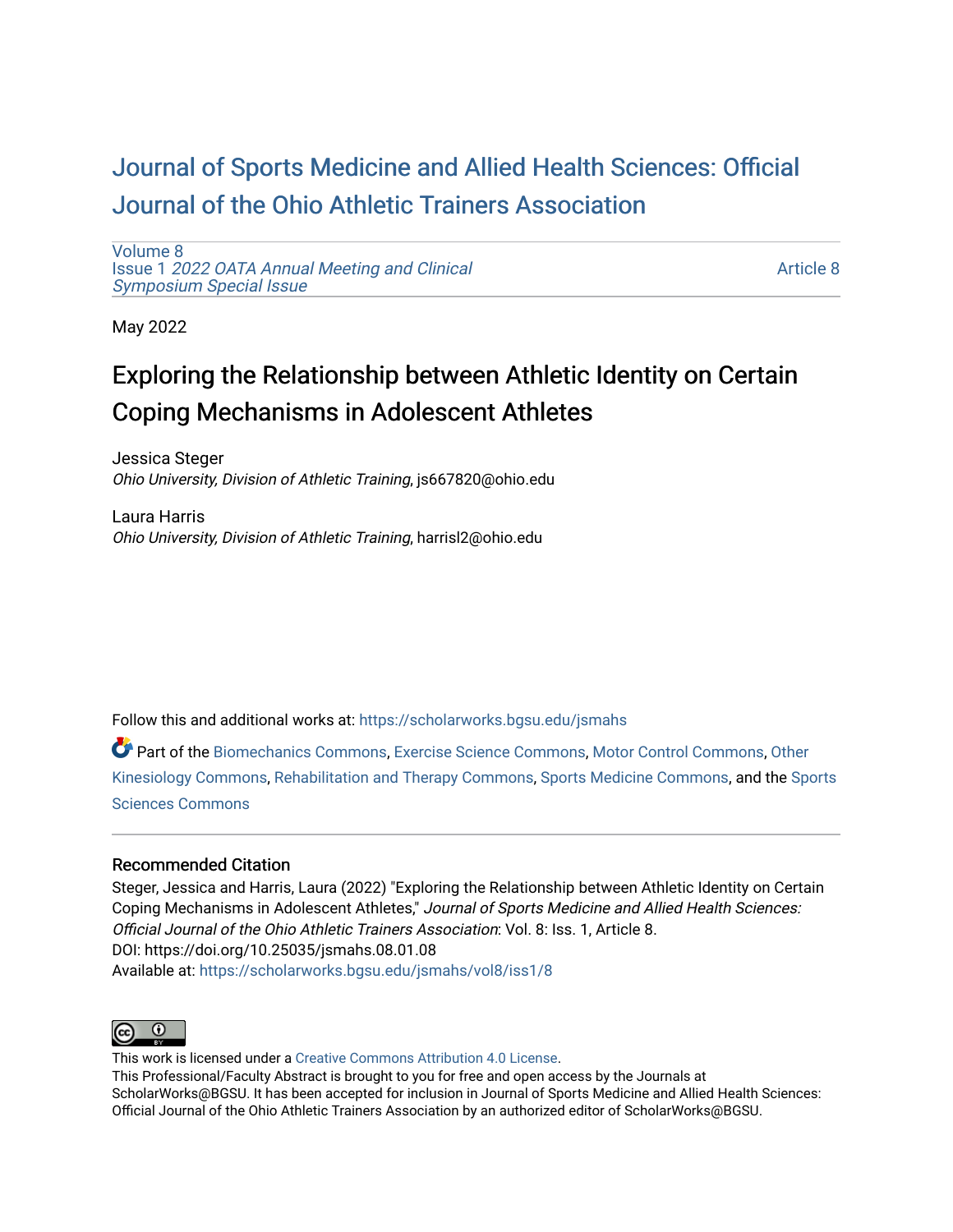### **Exploring the Relationship Between Athletic Identity on Certain Coping Mechanisms in Adolescent Athletes**

Jessica Steger AT; Laura L. Harris PhD, AT Ohio University School of Applied Health Sciences & Wellness, Division of Athletic Training

#### *OBJECTIVE*

 $(1)$  To describe athletic identity and coping mechanisms in an adolescent athletic population, and (2) to examine the relationship between athletic identity and coping mechanisms in an adolescent population.

#### *DESIGN.and.SETTING*

A cohort study using survey methods to explore athletic identity and coping mechanisms within a large, public Midwestern school district and an elite level youth club soccer academy.

### *PARTICIPANTS*

A convenience sample of healthy 10–19-yearold athletes was recruited. Participants were required to be a member of at least one school sponsored sport in 2020-2021 or a member of an elite soccer academy during 2020-2021. A total of 70 participants (47 males, 23 females) were recruited. The average age was  $15.3 \pm$ 1.35.

### *INTERVENTION*

Using Qualtrics, demographics information was collected and the AIMS-7 (Athletic Identity Measurement Scale, 7 item) and CISS-SSC (Coping Inventory for Stressful Situations Situation Specific Coping) were administered. The AIMS-7 is a seven-item instrument measured with a 7-point Likert scale  $(1 =$  strongly disagree;  $7 =$  strongly agree); it is composed of three subscales: social identity, negative affect and exclusivity. Possible scores range from 7-49. The AIMS-7 was previously validated in an adolescent population and has reported high internal consistency ( $\alpha$  = 0.89). The CISS-SSC is a 21item instrument scored with a 5-point Likert

scale  $(1 =$  strongly disagree;  $5 =$  strongly agree); it is composed of three subscales: taskoriented, emotion-oriented, avoidanceoriented. Participants are labeled as task, emotion or avoidance-oriented based upon their highest subscale score. The CISS-SSC has been validated in an adult population and reports moderate to high internal consistency  $(\alpha = 0.70 - 0.85)$ .

#### *MAIN.OUTCOME.MEASURES*

Descriptive statistics were calculated for the summated AIMS-7 score and three CISS-SSC subscale scores. Pearson correlation coefficients were calculated between each AIMS-7 subscale and CISS-SSC subscale. Additionally, three independent t-tests were conducted with the independent variable, low, moderate, or high AIMS score, and the dependent variables, avoidance, emotion, or task-focused CISS-SSC score. Alpha level was set at 0.05 for all analyses.

### *RESULTS*

The average AIMS-7 score was  $39.47 \pm 19.00$ . Two correlations were found to be statistically significant. Emotion-focused coping correlated with AIMS exclusivity  $(r(70) = 0.41; 0.19, 0.59; p<0.001)$ , and emotion-focused coping correlated with AIMS negative affectivity  $(r(70) = 0.39; 0.17, 0.57;$ p<0.001). AIMS scores amongst participants were categorized as low  $(n=0)$ , moderate  $(n=7)$ , and high  $(n=63)$ . All elite soccer academy participants scored in the high category. Only emotion-focused coping was statistically different between moderate and high AIMS scores (*t*(68)=2.40, p=0.02, g=0.94).